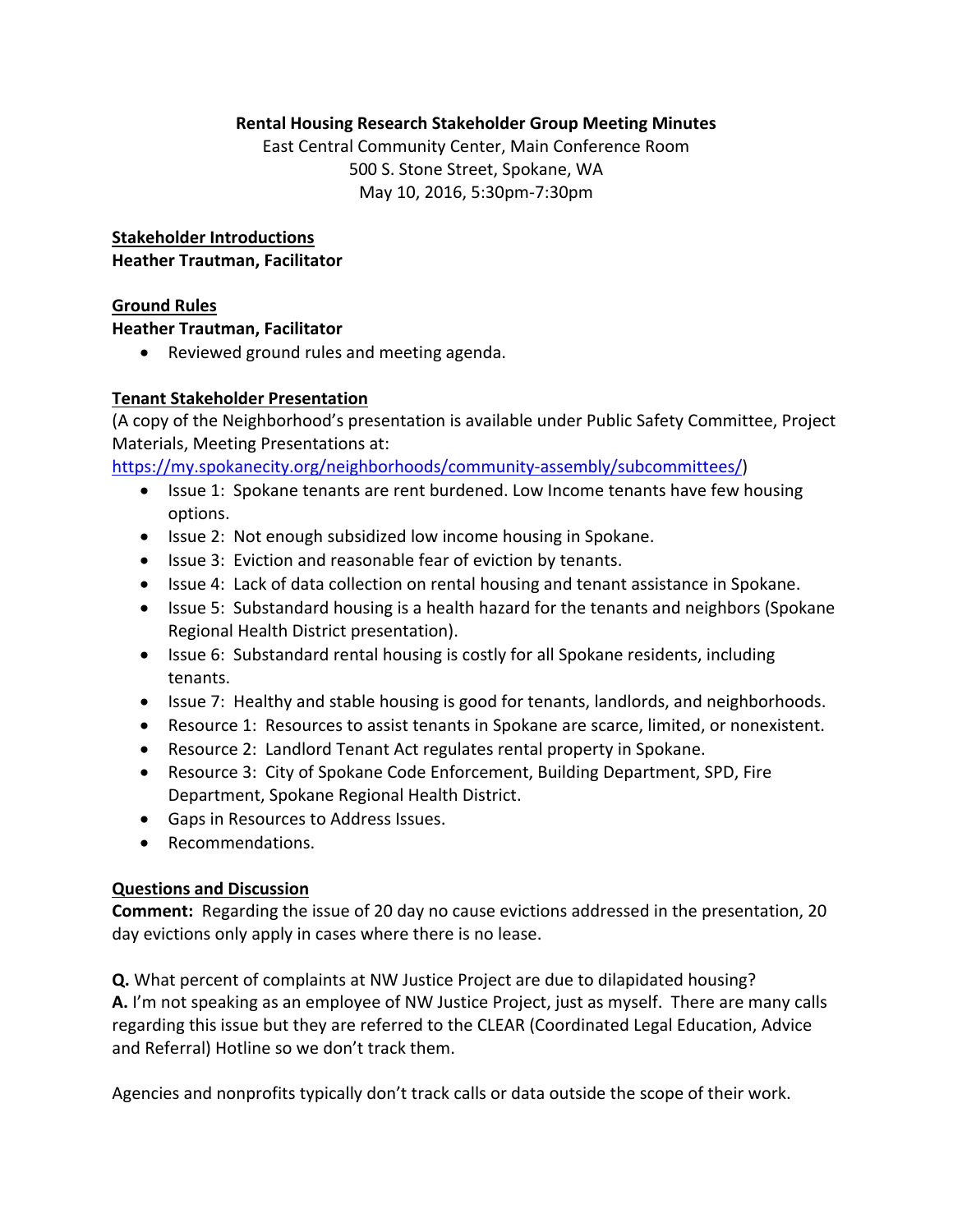**Q.** When there is an opportunity to build low income housing, neighborhoods often are opposed. Do you have a thought or opinion on the matter?

**A.** It is for this reason that affordable housing is usually placed in poor neighborhoods without proper access to good schools, shopping, and other amenities.

Noted that the affordable housing committee has created a mayor's taskforce to study issues related to affordability. It will include conversations about the development of vacant properties and examine the affordability of all neighborhoods. It will also examine abandoned properties, foreclosures, nuisance, and vacant properties. The planning department is also looking at ways to overcome barriers to infill such as tiny houses and townhomes. More information on how to get involved in these projects is available on the city's website.

**Comment:** 20 day notices are as helpful to the tenant as they are to landlords.

**Response to comment:** The problem with 20 day notices isn't the amount of time, but that the eviction is no cause. Some tenants are fearful that by reporting problems, requesting repairs, or taking any action that might rock the boat, they will be evicted or face other negative consequences. As a result these tenants tend to be silent and live with poor housing conditions.

**Comment:** Landlords also charge for 20 day notices.

## **Comment:** Great presentation

**Q.** Is there a way to deal with dilapidation and blight that doesn't include a rental inspection program, or do you consider a rental inspection program the only way to deal with habitability issues?

**A.** The tenants are open to any solution that would allow a tenant to not be fearful of saying something about poor conditions and would ultimately result in a safe living environment for all tenants. Other cities that have instituted rental inspection programs are now revising their programs because they have found the programs aren't working as well as intended so better options may exist.

**Comment:** (1) The Landlord Tenant Act is there for both the landlords and tenants. It provides protection for landlords by allowing them to make sure they can collect rent and ensure the property is cared for. But landlords must abide by the lease and can only issue a 20 day notice when the lease is month to month. (2) I have never come across a landlord charging a tenant to issue a notice, but in the event there may be a charge, it is because there is a cost for the landlord to do business.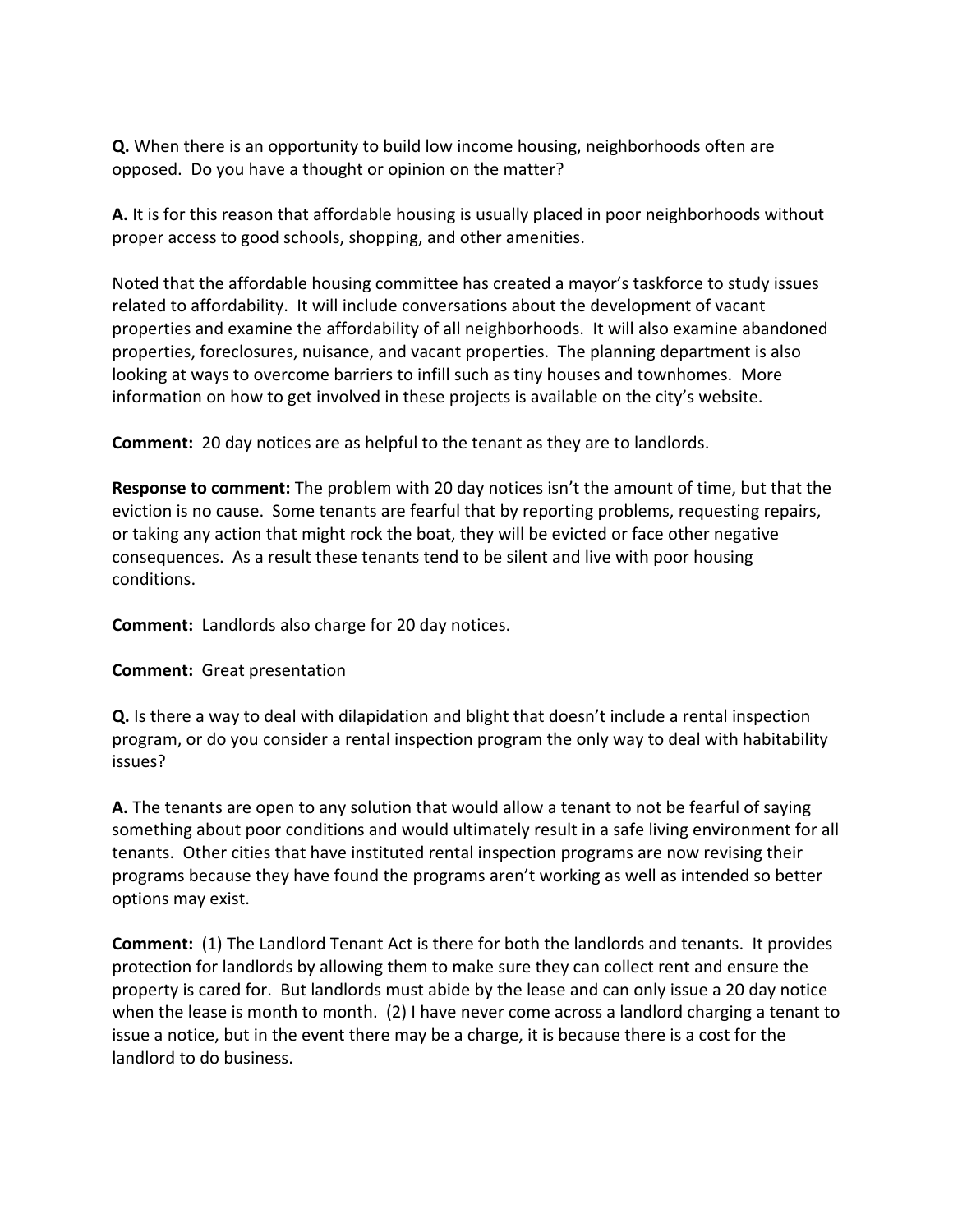**Comment:** There are buildings in downtown Spokane that have nothing in place to protect the tenants. The only action would be to red tag (shut down) the building, which would displace the tenants.

**Comment:** There is no data on how many leases are month to month, but I have found many poor tenants are month to month.

**Q.** Are the downtown buildings you mentioned Section 8 (vouchers) or rental assistance.

**A.** They are rental assistance.

Explained housing programs: Rental assistance is not federally funded. Section 8 housing provides vouchers from HUD. There is also rapid rehousing (such as SNAP or Catholic Charities) which is both locally and federally funded. Certain federal and other programs must comply with Housing Habitability Standards (HHS) or Housing Quality Standards (HQS).

**Comment:** I was looking for low income housing (market rate) when I moved to Spokane but a lease was not available.

## **Discussion of Final Report Format**

## **Daniel Clark, Intern, Office of Neighborhood Services**

- Reviewed four potential formats to use for a final report to the Community Assembly once the stakeholder group has finished the process of identifying issues, programs/policies/procedures, and gaps.
	- Format 1: List of Recommendations
	- Format 2: List of Recommendations with Pros and Cons
	- Format 3: Preferred Recommendations
	- Format 4: Common Recommendations

**Comment:** I don't like Format 4 since it divides the groups and it would be better for the group to be unified in its recommendations.

Format 1 would allow all recommendations to be listed. In the bibliography that was passed out at the April 12 meeting, there is a report from a group studying rental housing in Portland that was used a report format similar to Format 1. The report listed and discussed the group's recommendations, followed by an Appendix with research results and other materials. The format of the Portland report may be a good model.

**Comment:** It may be helpful to pick a format, work on it in each separate stakeholder group and then reconvene to compare.

## **Comment: Prefer Format 3**

**Comment:** Group has not really agreed on anything so Format 4 might be necessary.